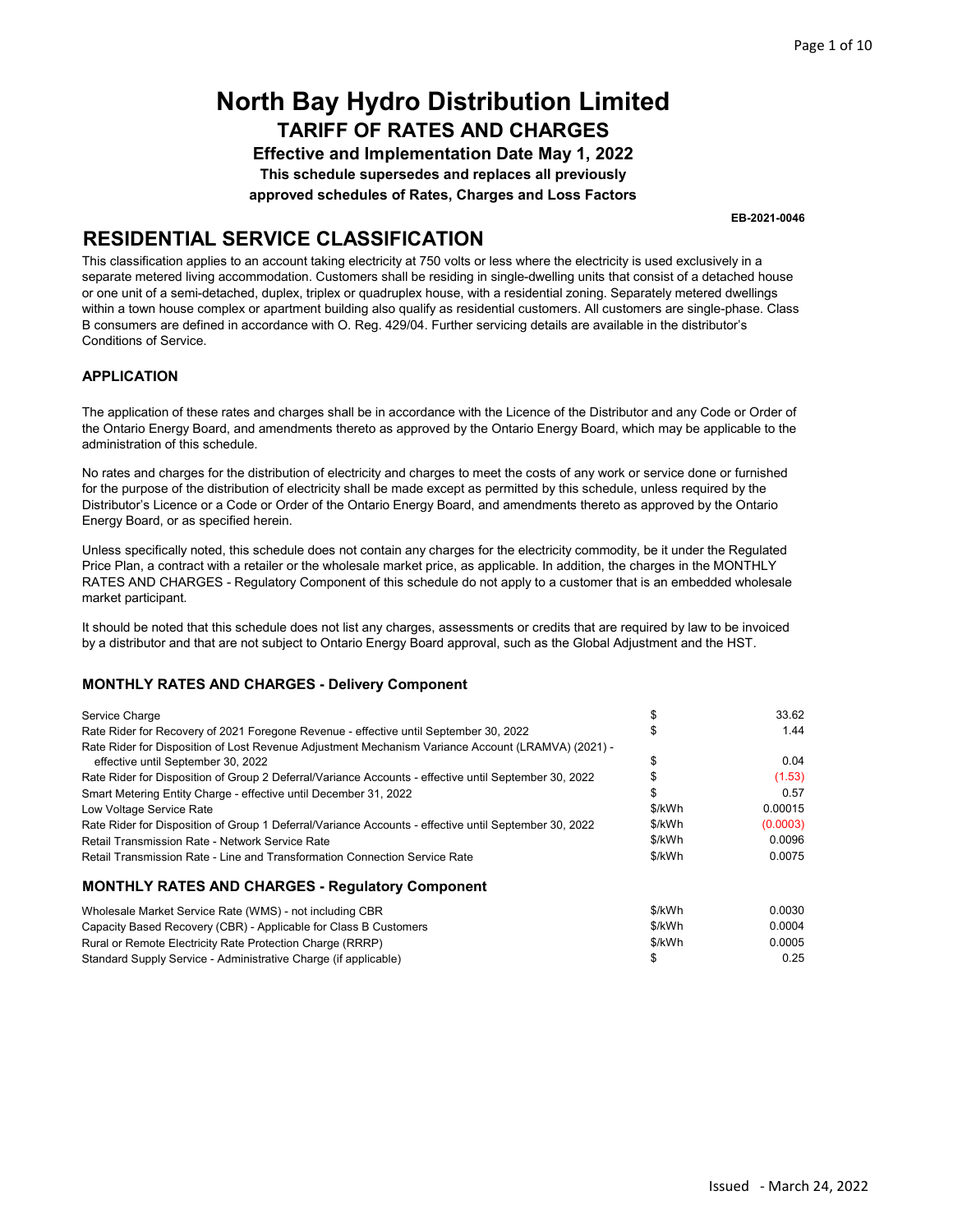Effective and Implementation Date May 1, 2022 This schedule supersedes and replaces all previously approved schedules of Rates, Charges and Loss Factors

EB-2021-0046

### GENERAL SERVICE LESS THAN 50 KW SERVICE CLASSIFICATION

This classification includes non residential accounts taking electricity at 750 volts or less where monthly average peak demand is less than, or is forecast to be less than, 50 kW. Class B consumers are defined in accordance with O. Reg. 429/04. Further servicing details are available in the distributor's Conditions of Service.

#### APPLICATION

The application of these rates and charges shall be in accordance with the Licence of the Distributor and any Code or Order of the Ontario Energy Board, and amendments thereto as approved by the Ontario Energy Board, which may be applicable to the administration of this schedule.

No rates and charges for the distribution of electricity and charges to meet the costs of any work or service done or furnished for the purpose of the distribution of electricity shall be made except as permitted by this schedule, unless required by the Distributor's Licence or a Code or Order of the Ontario Energy Board, and amendments thereto as approved by the Ontario Energy Board, or as specified herein.

Unless specifically noted, this schedule does not contain any charges for the electricity commodity, be it under the Regulated Price Plan, a contract with a retailer or the wholesale market price, as applicable. In addition, the charges in the MONTHLY RATES AND CHARGES - Regulatory Component of this schedule do not apply to a customer that is an embedded wholesale market participant.

It should be noted that this schedule does not list any charges, assessments or credits that are required by law to be invoiced by a distributor and that are not subject to Ontario Energy Board approval, such as the Global Adjustment and the HST.

#### MONTHLY RATES AND CHARGES - Delivery Component

Standard Supply Service - Administrative Charge (if applicable)

| Service Charge                                                                                                                           | \$     | 27.65    |
|------------------------------------------------------------------------------------------------------------------------------------------|--------|----------|
| Rate Rider for Recovery of 2021 Foregone Revenue - effective until September 30, 2022                                                    | S      | 0.77     |
| Smart Metering Entity Charge - effective until December 31, 2022                                                                         | S      | 0.57     |
| Distribution Volumetric Rate                                                                                                             | \$/kWh | 0.0212   |
| Low Voltage Service Rate                                                                                                                 | \$/kWh | 0.00014  |
| Rate Rider for Disposition of Group 1 Deferral/Variance Accounts - effective until September 30, 2022                                    | \$/kWh | (0.0002) |
| Rate Rider for Disposition of Group 2 Deferral/Variance Accounts - effective until September 30, 2022                                    | \$/kWh | (0.0015) |
| Rate Rider for Disposition of Lost Revenue Adjustment Mechanism Variance Account (LRAMVA) (2021) -<br>effective until September 30, 2022 | \$/kWh | 0.0010   |
| Rate Rider for Recovery of 2021 Foregone Revenue - effective until September 30, 2022                                                    | \$/kWh | 0.0006   |
| Retail Transmission Rate - Network Service Rate                                                                                          | \$/kWh | 0.0091   |
| Retail Transmission Rate - Line and Transformation Connection Service Rate                                                               | \$/kWh | 0.0067   |
| <b>MONTHLY RATES AND CHARGES - Regulatory Component</b>                                                                                  |        |          |
| Wholesale Market Service Rate (WMS) - not including CBR                                                                                  | \$/kWh | 0.0030   |
| Capacity Based Recovery (CBR) - Applicable for Class B Customers                                                                         | \$/kWh | 0.0004   |
| Rural or Remote Electricity Rate Protection Charge (RRRP)                                                                                | \$/kWh | 0.0005   |

\$ 0.25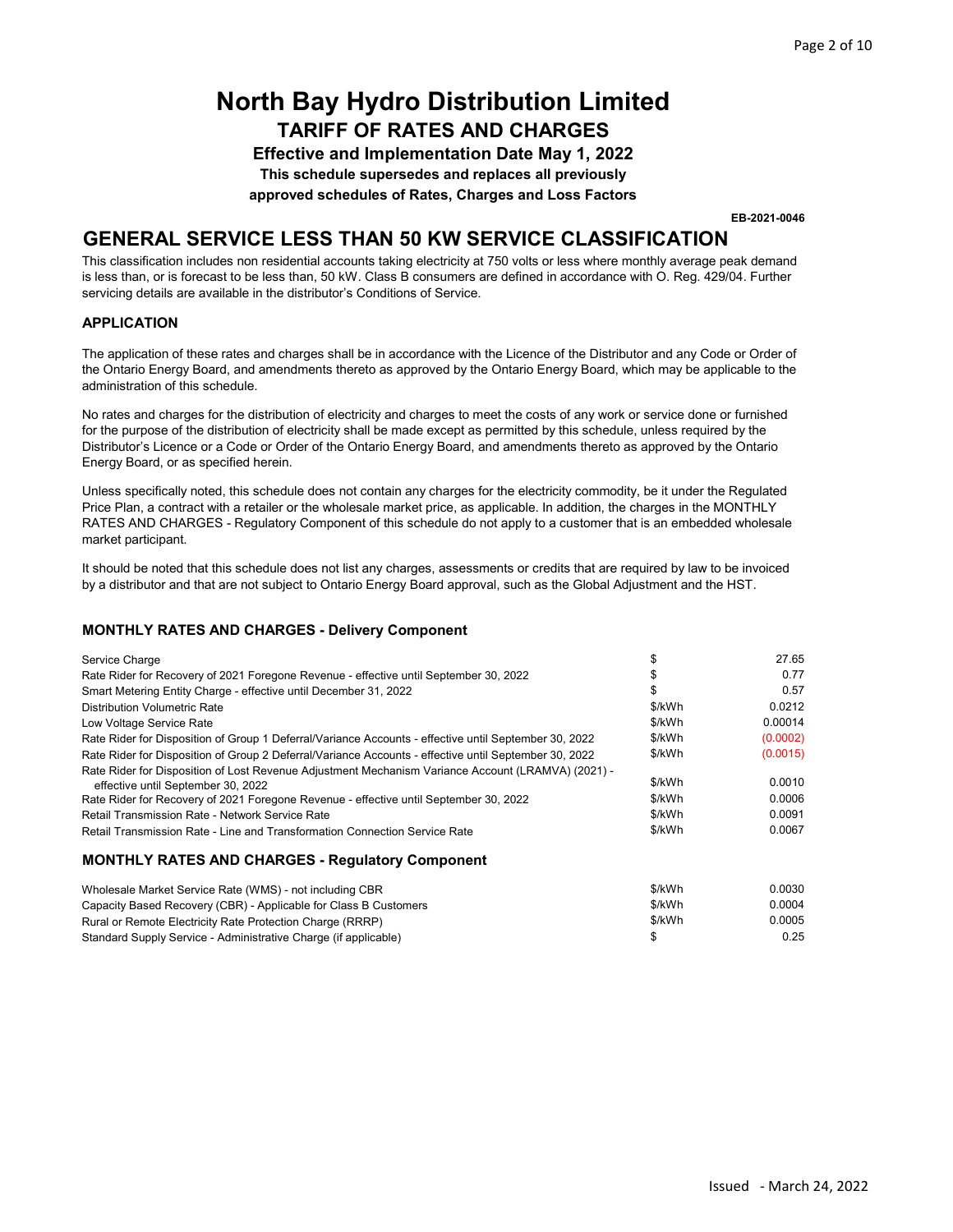Effective and Implementation Date May 1, 2022 This schedule supersedes and replaces all previously approved schedules of Rates, Charges and Loss Factors

EB-2021-0046

### GENERAL SERVICE 50 TO 2,999 KW SERVICE CLASSIFICATION

This classification includes non residential accounts where monthly average peak demand is equal to or greater than, or is forecast to be equal to or greater than, 50 kW but less than 3,000 kW. Class A and Class B consumers are defined in accordance with O. Reg. 429/04. Further servicing details are available in the distributor's Conditions of Service.

#### **APPLICATION**

The application of these rates and charges shall be in accordance with the Licence of the Distributor and any Code or Order of the Ontario Energy Board, and amendments thereto as approved by the Ontario Energy Board, which may be applicable to the administration of this schedule.

No rates and charges for the distribution of electricity and charges to meet the costs of any work or service done or furnished for the purpose of the distribution of electricity shall be made except as permitted by this schedule, unless required by the Distributor's Licence or a Code or Order of the Ontario Energy Board, and amendments thereto as approved by the Ontario Energy Board, or as specified herein.

Unless specifically noted, this schedule does not contain any charges for the electricity commodity, be it under the Regulated Price Plan, a contract with a retailer or the wholesale market price, as applicable. In addition, the charges in the MONTHLY RATES AND CHARGES - Regulatory Component of this schedule do not apply to a customer that is an embedded wholesale market participant.

If included in the following listing of monthly rates and charges, the rate rider for the disposition of WMS - Sub-account CBR Class B is not applicable to wholesale market participants (WMP), customers that transitioned between Class A and Class B during the variance account accumulation period, or to customers that were in Class A for the entire period. Customers who transitioned are to be charged or refunded their share of the variance disposed through customer specific billing adjustments. This rate rider is to be consistently applied for the entire period to the sunset date of the rate rider. In addition, this rate rider is applicable to all new Class B customers.

If included in the following listing of monthly rates and charges, the rate rider for the disposition of Global Adjustment is only applicable to non-RPP Class B customers. It is not applicable to Wholesale Market Participant (WMP), customers that transitioned between Class A and Class B during the variance account accumulation period, or to customers that were in Class A for the entire period. Customers who transitioned are to be charged or refunded their share of the variance disposed through customer specific billing adjustments. This rate rider is to be consistently applied for the entire period to the sunset date of the rate rider. In addition, this rate rider is applicable to all new non-RPP Class B customers.

It should be noted that this schedule does not list any charges, assessments or credits that are required by law to be invoiced by a distributor and that are not subject to Ontario Energy Board approval, such as the Global Adjustment and the HST.

| Service Charge                                                                                        | \$     | 356.27   |
|-------------------------------------------------------------------------------------------------------|--------|----------|
| Rate Rider for Recovery of 2021 Foregone Revenue - effective until September 30, 2022                 | S      | 12.56    |
| Distribution Volumetric Rate                                                                          | \$/kW  | 2.9565   |
| Low Voltage Service Rate                                                                              | \$/kW  | 0.05359  |
| Rate Rider for Group 1 Disposition of Deferral/Variance Accounts - effective until September 30, 2022 | \$/kW  | 0.0178   |
| Rate Rider for Group 2 Disposition of Deferral/Variance Accounts - effective until September 30, 2022 | \$/kW  | (0.3241) |
| Rate Rider for Disposition of Lost Revenue Adjustment Mechanism Variance Account (LRAMVA) (2021) -    |        |          |
| effective until September 30, 2022                                                                    | \$/kW  | 0.2970   |
| Rate Rider for Recovery of 2021 Foregone Revenue - effective until September 30, 2022                 | \$/kW  | 0.0977   |
| Retail Transmission Rate - Network Service Rate                                                       | \$/kW  | 3.6323   |
| Retail Transmission Rate - Line and Transformation Connection Service Rate                            | \$/kW  | 2.6467   |
| <b>MONTHLY RATES AND CHARGES - Requiatory Component</b>                                               |        |          |
| Wholesale Market Service Rate (WMS) - not including CBR                                               | \$/kWh | 0.0030   |
| Capacity Based Recovery (CBR) - Applicable for Class B Customers                                      | \$/kWh | 0.0004   |
| Rural or Remote Electricity Rate Protection Charge (RRRP)                                             | \$/kWh | 0.0005   |
| Standard Supply Service - Administrative Charge (if applicable)                                       | \$     | 0.25     |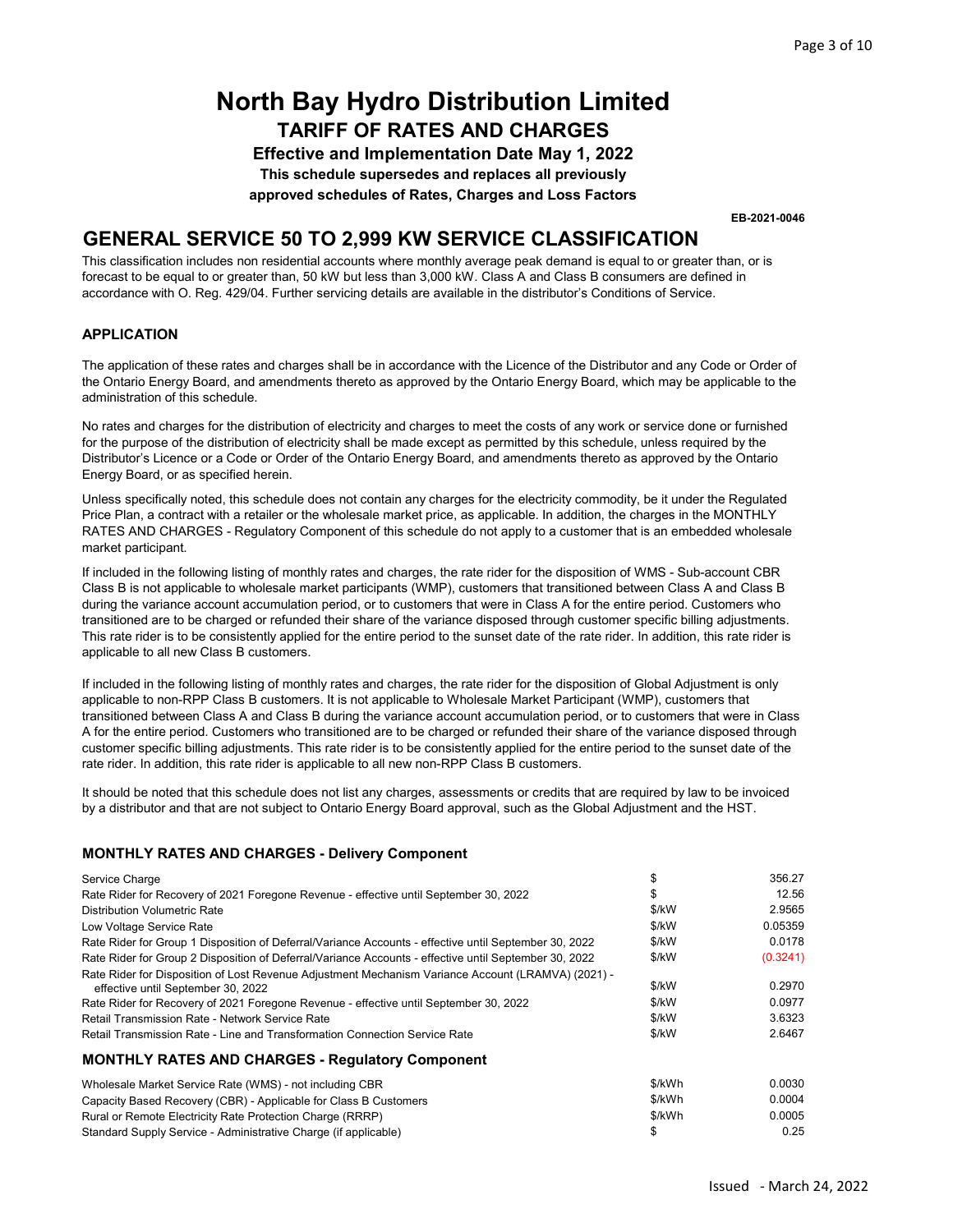Effective and Implementation Date May 1, 2022 This schedule supersedes and replaces all previously approved schedules of Rates, Charges and Loss Factors

EB-2021-0046

### GENERAL SERVICE GREATER THAN 3,000 KW SERVICE CLASSIFICATION

This classification includes non residential accounts where monthly average peak demand is equal to or greater than, or is forecast to be equal to or greater than 3,000 kW. Class A and Class B consumers are defined in accordance with O. Reg. 429/04. Further servicing details are available in the distributor's Conditions of Service.

#### APPLICATION

The application of these rates and charges shall be in accordance with the Licence of the Distributor and any Code or Order of the Ontario Energy Board, and amendments thereto as approved by the Ontario Energy Board, which may be applicable to the administration of this schedule.

No rates and charges for the distribution of electricity and charges to meet the costs of any work or service done or furnished for the purpose of the distribution of electricity shall be made except as permitted by this schedule, unless required by the Distributor's Licence or a Code or Order of the Ontario Energy Board, and amendments thereto as approved by the Ontario Energy Board, or as specified herein.

Unless specifically noted, this schedule does not contain any charges for the electricity commodity, be it under the Regulated Price Plan, a contract with a retailer or the wholesale market price, as applicable. In addition, the charges in the MONTHLY RATES AND CHARGES - Regulatory Component of this schedule do not apply to a customer that is an embedded wholesale market participant.

If included in the following listing of monthly rates and charges, the rate rider for the disposition of WMS - Sub-account CBR Class B is not applicable to wholesale market participants (WMP), customers that transitioned between Class A and Class B during the variance account accumulation period, or to customers that were in Class A for the entire period. Customers who transitioned are to be charged or refunded their share of the variance disposed through customer specific billing adjustments. This rate rider is to be consistently applied for the entire period to the sunset date of the rate rider. In addition, this rate rider is applicable to all new Class B customers.

If included in the following listing of monthly rates and charges, the rate rider for the disposition of Global Adjustment is only applicable to non-RPP Class B customers. It is not applicable to Wholesale Market Participant (WMP), customers that transitioned between Class A and Class B during the variance account accumulation period, or to customers that were in Class A for the entire period. Customers who transitioned are to be charged or refunded their share of the variance disposed through customer specific billing adjustments. This rate rider is to be consistently applied for the entire period to the sunset date of the rate rider. In addition, this rate rider is applicable to all new non-RPP Class B customers.

It should be noted that this schedule does not list any charges, assessments or credits that are required by law to be invoiced by a distributor and that are not subject to Ontario Energy Board approval, such as the Global Adjustment and the HST.

| Service Charge                                                                                        | \$     | 7,445.50 |
|-------------------------------------------------------------------------------------------------------|--------|----------|
| Rate Rider for Recovery of 2021 Foregone Revenue - effective until September 30, 2022                 | \$     | 206.03   |
| Distribution Volumetric Rate                                                                          | \$/kW  | 1.3231   |
| Low Voltage Service Rate                                                                              | \$/kW  | 0.05923  |
| Rate Rider for Disposition of Group 1 Deferral/Variance Accounts - effective until September 30, 2022 | \$/kW  | 0.0038   |
| Rate Rider for Disposition of Group 2 Deferral/Variance Accounts - effective until September 30, 2022 | \$/kW  | (0.3473) |
| Rate Rider for Disposition of Lost Revenue Adjustment Mechanism Variance Account (LRAMVA) (2021) -    |        |          |
| effective until September 30, 2022                                                                    | \$/kW  | 0.2215   |
| Rate Rider for Recovery of 2021 Foregone Revenue - effective until September 30, 2022                 | \$/kW  | 0.0195   |
| Retail Transmission Rate - Network Service Rate - Interval Metered                                    | \$/kW  | 3.8530   |
| Retail Transmission Rate - Line and Transformation Connection Service Rate - Interval Metered         | \$/kW  | 2.9249   |
| <b>MONTHLY RATES AND CHARGES - Requiatory Component</b>                                               |        |          |
| Wholesale Market Service Rate (WMS) - not including CBR                                               | \$/kWh | 0.0030   |
| Capacity Based Recovery (CBR) - Applicable for Class B Customers                                      | \$/kWh | 0.0004   |
| Rural or Remote Electricity Rate Protection Charge (RRRP)                                             | \$/kWh | 0.0005   |
| Standard Supply Service - Administrative Charge (if applicable)                                       | \$     | 0.25     |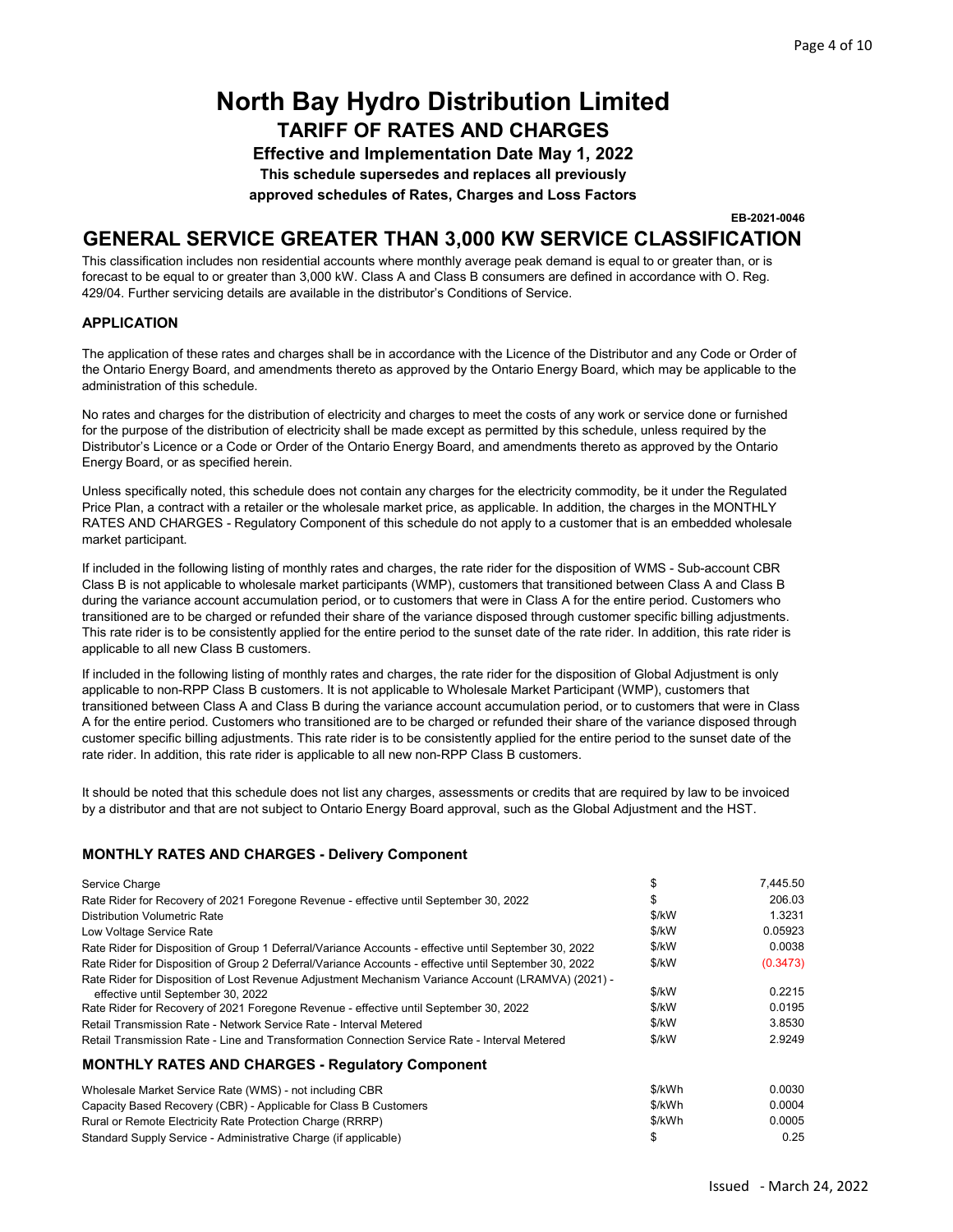Effective and Implementation Date May 1, 2022 This schedule supersedes and replaces all previously approved schedules of Rates, Charges and Loss Factors

EB-2021-0046

### UNMETERED SCATTERED LOAD SERVICE CLASSIFICATION

This classification includes accounts taking electricity at 750 volts or less where monthly average peak demand is less than, or is forecast to be less than, 50 kW and the consumption is unmetered. These connections include cable TV power packs, bus shelters, telephone booths, traffic lights, railway crossings, etc. The customer will provide detailed manufacturer information/documentation with regard to electrical demand/consumption of the proposed unmetered load. Class B consumers are defined in accordance with O. Reg. 429/04. Further servicing details are available in the distributor's Conditions of Service.

#### APPLICATION

The application of these rates and charges shall be in accordance with the Licence of the Distributor and any Code or Order of the Ontario Energy Board, and amendments thereto as approved by the Ontario Energy Board, which may be applicable to the administration of this schedule.

No rates and charges for the distribution of electricity and charges to meet the costs of any work or service done or furnished for the purpose of the distribution of electricity shall be made except as permitted by this schedule, unless required by the Distributor's Licence or a Code or Order of the Ontario Energy Board, and amendments thereto as approved by the Ontario Energy Board, or as specified herein.

Unless specifically noted, this schedule does not contain any charges for the electricity commodity, be it under the Regulated Price Plan, a contract with a retailer or the wholesale market price, as applicable. In addition, the charges in the MONTHLY RATES AND CHARGES - Regulatory Component of this schedule do not apply to a customer that is an embedded wholesale market participant.

It should be noted that this schedule does not list any charges, assessments or credits that are required by law to be invoiced by a distributor and that are not subject to Ontario Energy Board approval, such as the Global Adjustment and the HST.

| Service Charge (per connection)                                                                       |        | 6.12     |
|-------------------------------------------------------------------------------------------------------|--------|----------|
| Rate Rider for Recovery of 2021 Foregone Revenue - effective until September 30, 2022                 | \$     | 0.17     |
| Distribution Volumetric Rate                                                                          | \$/kWh | 0.0140   |
| Low Voltage Service Rate                                                                              | \$/kWh | 0.00014  |
| Rate Rider for Disposition of Group 1 Deferral/Variance Accounts - effective until September 30, 2022 | \$/kWh | (0.0001) |
| Rate Rider for Disposition of Group 2 Deferral/Variance Accounts - effective until September 30, 2022 | \$/kWh | (0.0015) |
| Rate Rider for Recovery of 2021 Foregone Revenue - effective until September 30, 2022                 | \$/kWh | 0.0004   |
| Retail Transmission Rate - Network Service Rate                                                       | \$/kWh | 0.0091   |
| Retail Transmission Rate - Line and Transformation Connection Service Rate                            | \$/kWh | 0.0067   |
| <b>MONTHLY RATES AND CHARGES - Regulatory Component</b>                                               |        |          |
| Wholesale Market Service Rate (WMS) - not including CBR                                               | \$/kWh | 0.0030   |
| Capacity Based Recovery (CBR) - Applicable for Class B Customers                                      | \$/kWh | 0.0004   |
| Rural or Remote Electricity Rate Protection Charge (RRRP)                                             | \$/kWh | 0.0005   |
| Standard Supply Service - Administrative Charge (if applicable)                                       | \$     | 0.25     |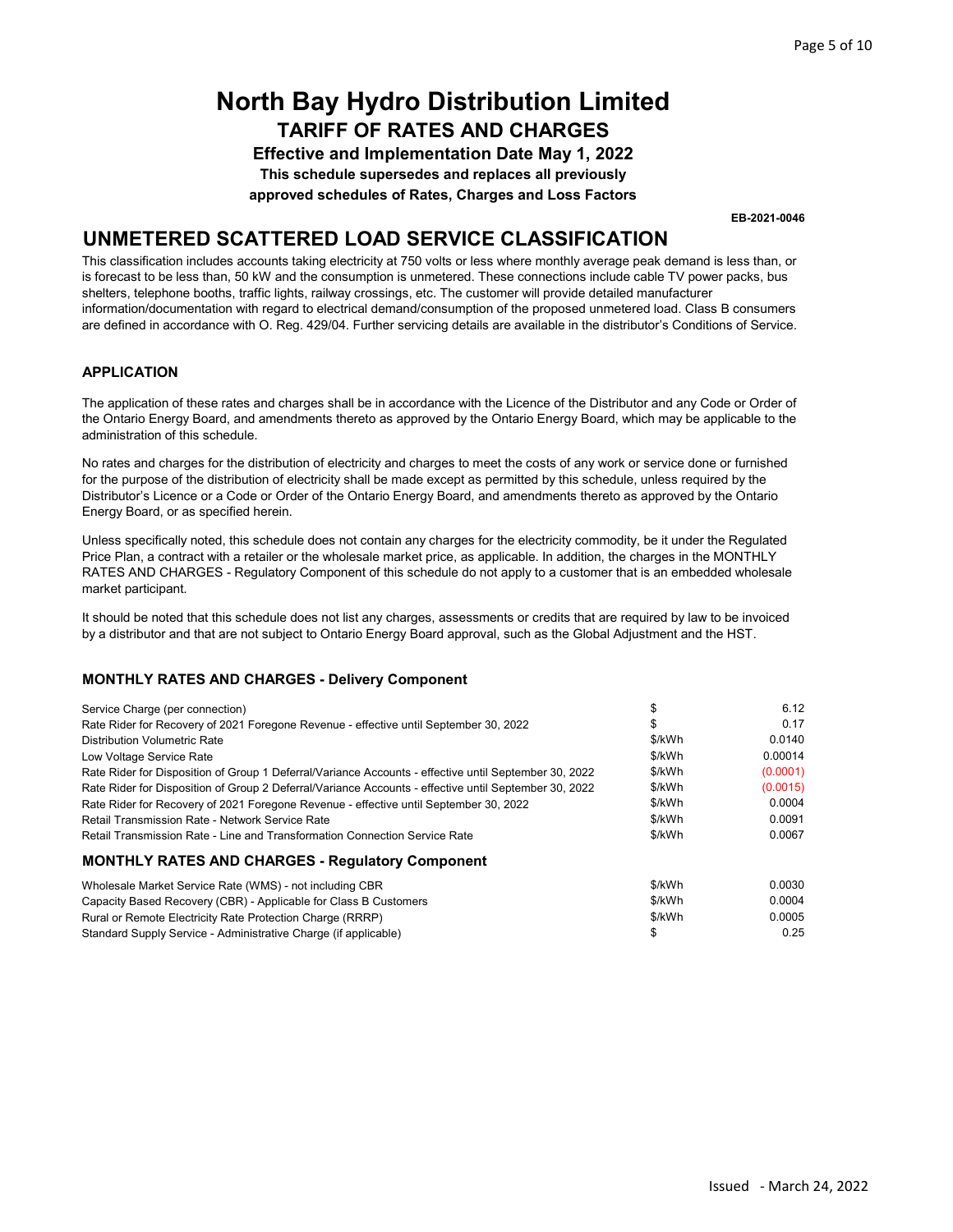Effective and Implementation Date May 1, 2022 This schedule supersedes and replaces all previously approved schedules of Rates, Charges and Loss Factors

EB-2021-0046

## SENTINEL LIGHTING SERVICE CLASSIFICATION

This classification refers to accounts that are an unmetered lighting load supplied to a sentinel light. Class B consumers are defined in accordance with O. Reg. 429/04. Further servicing details are available in the distributor's Conditions of Service.

#### APPLICATION

The application of these rates and charges shall be in accordance with the Licence of the Distributor and any Code or Order of the Ontario Energy Board, and amendments thereto as approved by the Ontario Energy Board, which may be applicable to the administration of this schedule.

No rates and charges for the distribution of electricity and charges to meet the costs of any work or service done or furnished for the purpose of the distribution of electricity shall be made except as permitted by this schedule, unless required by the Distributor's Licence or a Code or Order of the Ontario Energy Board, and amendments thereto as approved by the Ontario Energy Board, or as specified herein.

Unless specifically noted, this schedule does not contain any charges for the electricity commodity, be it under the Regulated Price Plan, a contract with a retailer or the wholesale market price, as applicable. In addition, the charges in the MONTHLY RATES AND CHARGES - Regulatory Component of this schedule do not apply to a customer that is an embedded wholesale market participant.

It should be noted that this schedule does not list any charges, assessments or credits that are required by law to be invoiced by a distributor and that are not subject to Ontario Energy Board approval, such as the Global Adjustment and the HST.

| Service Charge (per connection)                                                                       |        | 5.63     |
|-------------------------------------------------------------------------------------------------------|--------|----------|
| Rate Rider for Recovery of 2021 Foregone Revenue - effective until September 30, 2022                 | S      | 0.15     |
| <b>Distribution Volumetric Rate</b>                                                                   | \$/kW  | 19.6670  |
| Low Voltage Service Rate                                                                              | \$/kW  | 0.04143  |
| Rate Rider for Disposition of Group 1 Deferral/Variance Accounts - effective until September 30, 2022 | \$/kW  | 0.0981   |
| Rate Rider for Disposition of Group 2 Deferral/Variance Accounts - effective until September 30, 2022 | \$/kW  | (4.4870) |
| Rate Rider for Recovery of 2021 Foregone Revenue - effective until September 30, 2022                 | \$/kW  | 0.5442   |
| Retail Transmission Rate - Network Service Rate                                                       | \$/kW  | 2.7529   |
| Retail Transmission Rate - Line and Transformation Connection Service Rate                            | \$/kW  | 2.0886   |
| <b>MONTHLY RATES AND CHARGES - Regulatory Component</b>                                               |        |          |
| Wholesale Market Service Rate (WMS) - not including CBR                                               | \$/kWh | 0.0030   |
|                                                                                                       |        |          |

| Capacity Based Recovery (CBR) - Applicable for Class B Customers | \$/kWh | 0.0004 |
|------------------------------------------------------------------|--------|--------|
| Rural or Remote Electricity Rate Protection Charge (RRRP)        | \$/kWh | 0.0005 |
| Standard Supply Service - Administrative Charge (if applicable)  |        | 0.25   |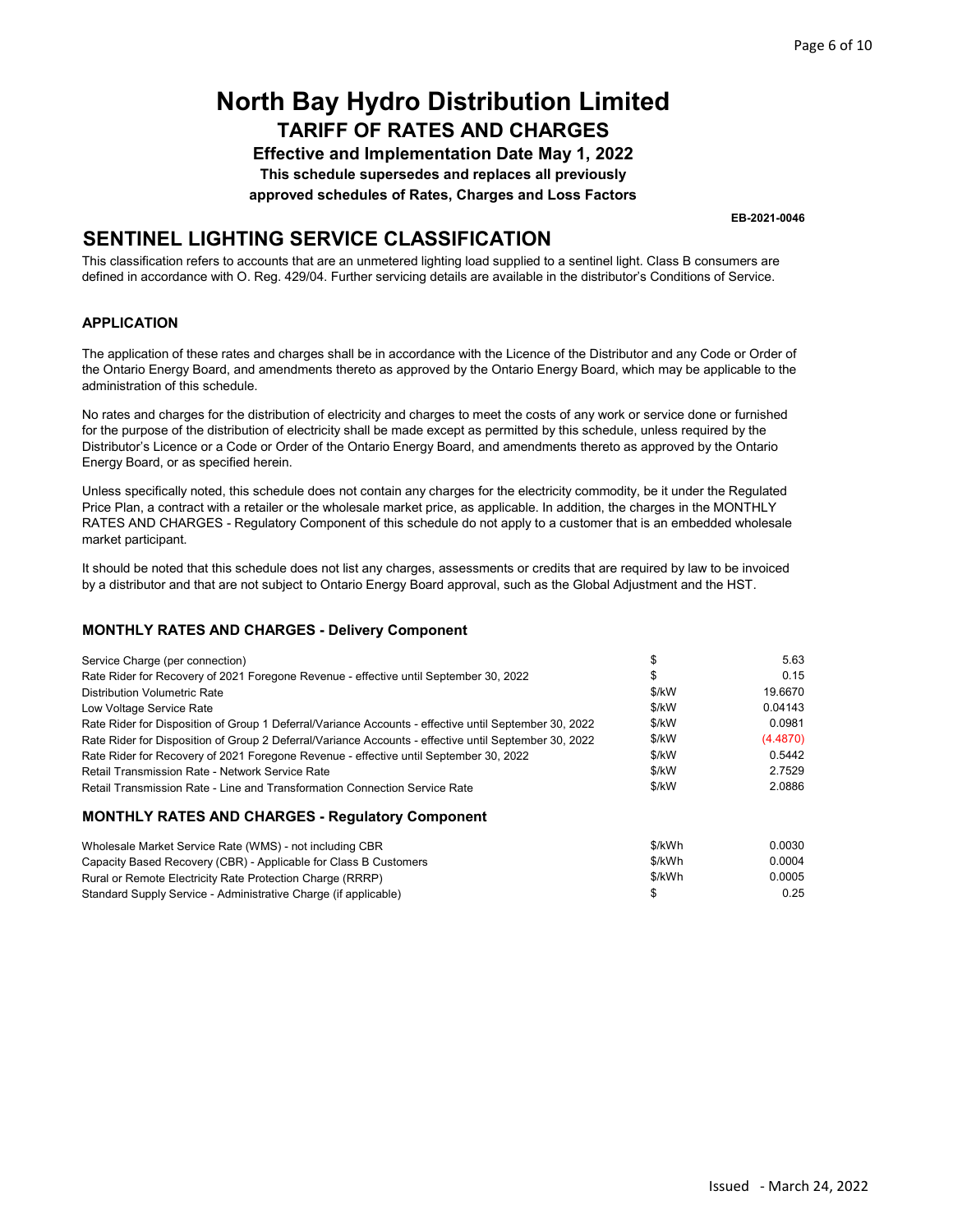Effective and Implementation Date May 1, 2022 This schedule supersedes and replaces all previously approved schedules of Rates, Charges and Loss Factors

EB-2021-0046

## STREET LIGHTING SERVICE CLASSIFICATION

This classification is for roadway lighting with the Municipality. The consumption for this customer is based on the calculated connected load times the required lighting times established in the approved Ontario Energy Board street lighting load shape template. Class B consumers are defined in accordance with O. Reg. 429/04. Further servicing details are available in the distributor's Conditions of Service.

#### APPLICATION

The application of these rates and charges shall be in accordance with the Licence of the Distributor and any Code or Order of the Ontario Energy Board, and amendments thereto as approved by the Ontario Energy Board, which may be applicable to the administration of this schedule.

No rates and charges for the distribution of electricity and charges to meet the costs of any work or service done or furnished for the purpose of the distribution of electricity shall be made except as permitted by this schedule, unless required by the Distributor's Licence or a Code or Order of the Ontario Energy Board, and amendments thereto as approved by the Ontario Energy Board, or as specified herein.

Unless specifically noted, this schedule does not contain any charges for the electricity commodity, be it under the Regulated Price Plan, a contract with a retailer or the wholesale market price, as applicable. In addition, the charges in the MONTHLY RATES AND CHARGES - Regulatory Component of this schedule do not apply to a customer that is an embedded wholesale market participant.

It should be noted that this schedule does not list any charges, assessments or credits that are required by law to be invoiced by a distributor and that are not subject to Ontario Energy Board approval, such as the Global Adjustment and the HST.

| Service Charge (per connection)                                                                       | ъ      | 1.45     |
|-------------------------------------------------------------------------------------------------------|--------|----------|
| Rate Rider for Recovery of 2021 Foregone Revenue - effective until September 30, 2022                 | S      | (1.52)   |
| <b>Distribution Volumetric Rate</b>                                                                   | \$/kW  | 7.8002   |
| Low Voltage Service Rate                                                                              | \$/kW  | 0.04229  |
| Rate Rider for Disposition of Group 1 Deferral/Variance Accounts - effective until September 30, 2022 | \$/kW  | 0.4798   |
| Rate Rider for Disposition of Group 2 Deferral/Variance Accounts - effective until September 30, 2022 | \$/kW  | (1.1270) |
| Rate Rider for Recovery of 2021 Foregone Revenue - effective until September 30, 2022                 | \$/kW  | (8.1590) |
| Retail Transmission Rate - Network Service Rate                                                       | \$/kW  | 2.7396   |
| Retail Transmission Rate - Line and Transformation Connection Service Rate                            | \$/kW  | 2.0458   |
| <b>MONTHLY RATES AND CHARGES - Regulatory Component</b>                                               |        |          |
| Wholesale Market Service Rate (WMS) - not including CBR                                               | \$/kWh | 0.0030   |

| Wholesale Market Service Rate (WMS) - not including CBR          | <b>DIKVVN</b> | <u>U.UUSU</u> |
|------------------------------------------------------------------|---------------|---------------|
| Capacity Based Recovery (CBR) - Applicable for Class B Customers | \$/kWh        | 0.0004        |
| Rural or Remote Electricity Rate Protection Charge (RRRP)        | \$/kWh        | 0.0005        |
| Standard Supply Service - Administrative Charge (if applicable)  |               | 0.25          |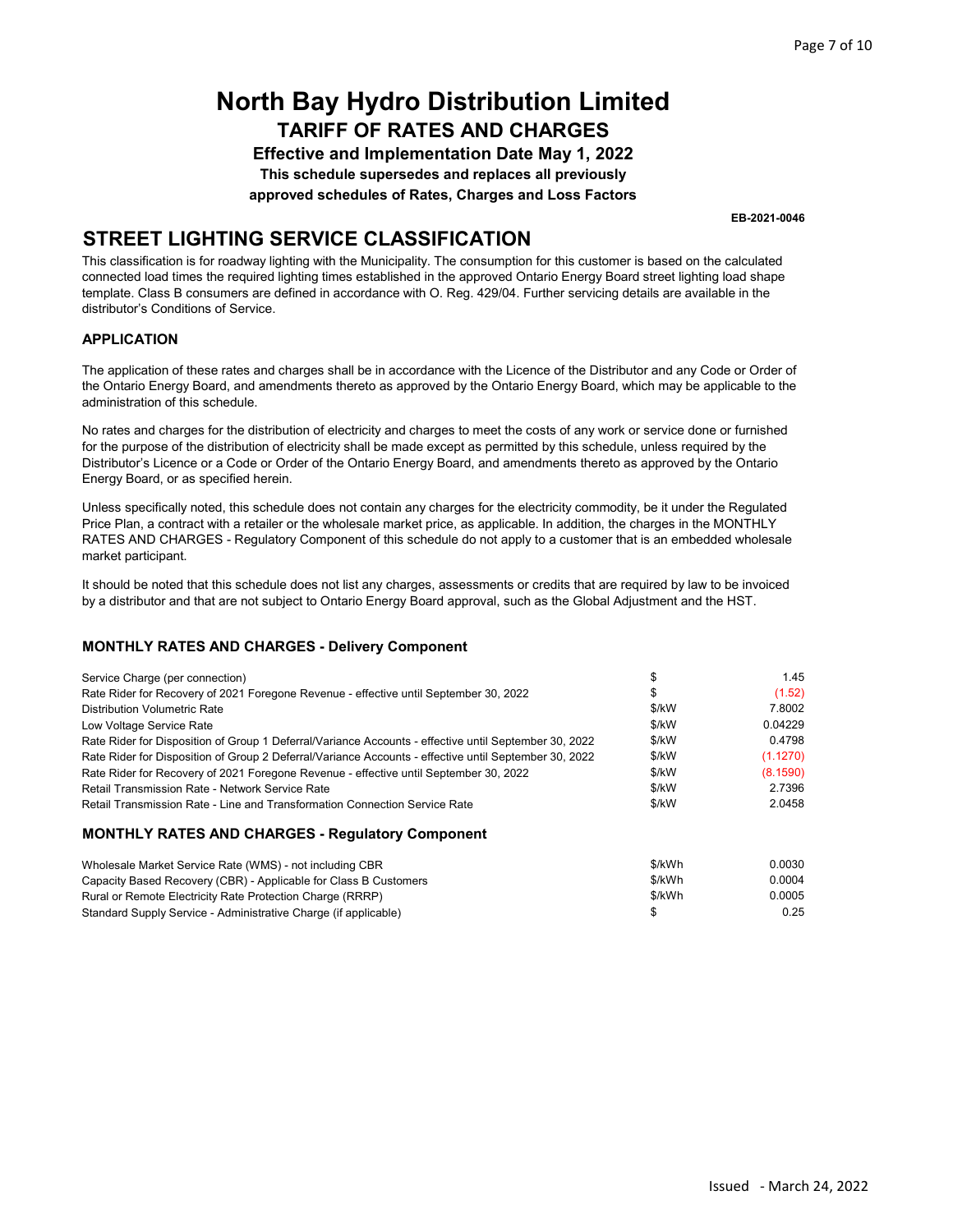Effective and Implementation Date May 1, 2022 This schedule supersedes and replaces all previously approved schedules of Rates, Charges and Loss Factors

EB-2021-0046

### microFIT SERVICE CLASSIFICATION

This classification applies to an electricity generation facility contracted under the Independent Electricity System Operator's microFIT program and connected to the distributor's distribution system. Further servicing details are available in the distributor's Conditions of Service.

#### APPLICATION

The application of these rates and charges shall be in accordance with the Licence of the Distributor and any Code or Order of the Ontario Energy Board, and amendments thereto as approved by the Ontario Energy Board, which may be applicable to the administration of this schedule.

No rates and charges for the distribution of electricity and charges to meet the costs of any work or service done or furnished for the purpose of the distribution of electricity shall be made except as permitted by this schedule, unless required by the Distributor's Licence or a Code or Order of the Ontario Energy Board, and amendments thereto as approved by the Ontario Energy Board, or as specified herein.

Unless specifically noted, this schedule does not contain any charges for the electricity commodity, be it under the Regulated Price Plan, a contract with a retailer or the wholesale market price, as applicable.

It should be noted that this schedule does not list any charges, assessments or credits that are required by law to be invoiced by a distributor and that are not subject to Ontario Energy Board approval, such as the Global Adjustment and the HST.

#### MONTHLY RATES AND CHARGES - Delivery Component

Service Charge

\$ 4.55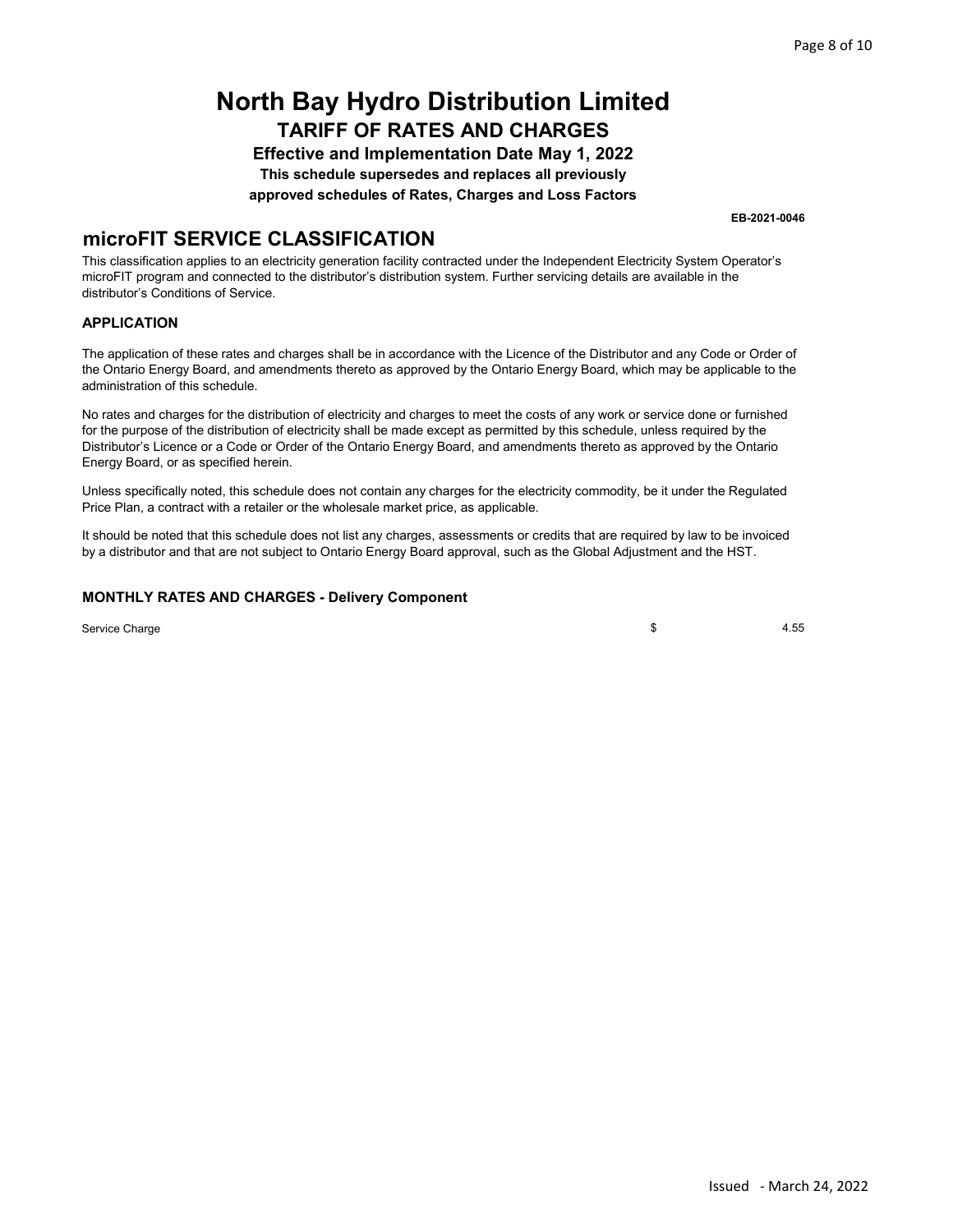Effective and Implementation Date May 1, 2022

This schedule supersedes and replaces all previously

approved schedules of Rates, Charges and Loss Factors

EB-2021-0046

### **ALLOWANCES**

| .                                                                                       |               |        |
|-----------------------------------------------------------------------------------------|---------------|--------|
| Transformer Allowance for Ownership - per kW of billing demand/month                    | \$/kW         | (0.60) |
| Primary Metering Allowance for Transformer Losses - applied to measured demand & energy | $\frac{1}{2}$ | (1.00) |
|                                                                                         |               |        |

### SPECIFIC SERVICE CHARGES

#### APPLICATION

The application of these rates and charges shall be in accordance with the Licence of the Distributor and any Code or Order of the Ontario Energy Board, and amendments thereto as approved by the Ontario Energy Board, which may be applicable to the administration of this schedule.

No charges to meet the costs of any work or service done or furnished for the purpose of the distribution of electricity shall be made except as permitted by this schedule, unless required by the Distributor's Licence or a Code or Order of the Ontario Energy Board, and amendments thereto as approved by the Ontario Energy Board, or as specified herein.

It should be noted that this schedule does not list any charges, assessments or credits that are required by law to be invoiced by a distributor and that are not subject to Ontario Energy Board approval, such as the Global Adjustment and the HST.

#### Customer Administration

| Returned Cheque (plus bank charges)                                                       |    | 15.00  |
|-------------------------------------------------------------------------------------------|----|--------|
| Legal letter charge                                                                       |    | 15.00  |
| Account set up charge/change of occupancy charge (plus credit agency costs if applicable) |    | 30.00  |
| Special meter reads                                                                       |    | 30.00  |
| Meter dispute charge plus Measurement Canada fees (if meter found correct)                |    | 30.00  |
| Non-Payment of Account                                                                    |    |        |
| Late payment - per month                                                                  | %  | 1.50   |
| Reconnection at meter - during regular hours                                              | \$ | 65.00  |
| Reconnection at meter - after regular hours                                               | \$ | 165.00 |
| Other                                                                                     |    |        |
| Service call - customer owned equipment                                                   | \$ | 30.00  |
| Specific charge for access to the power poles - \$/pole/year                              |    | 34.76  |